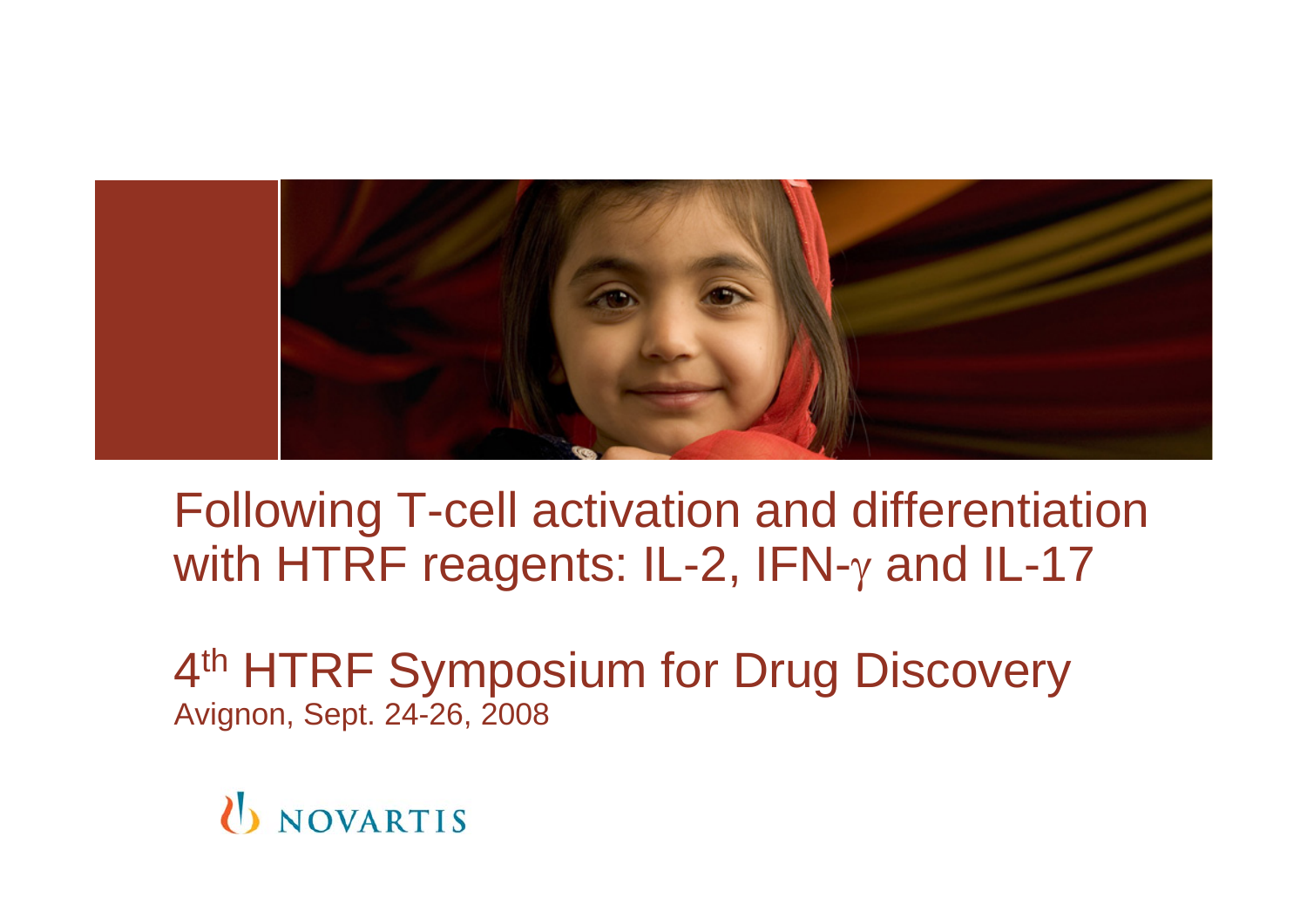## Introduction: T-cells have effector and helper functions in the immune system

**T-cells participate in immune reactions either as effector cells (direct cell killing) or helper cells (attracting and activating lymphocytes)**

**Their role is normally beneficial but can become harmful when auto-reactive T-cells escape immune control and cause immune mediated tissue damage (manifestations are very often specific for one organ!)**

Autoreactive T-cells cause autoimmune diseases and allergy Killing of virally infected and tumor cellsCell-mediated defense against intracellular and extracellular pathogens CD8 T-cells CD<sub>A Trocalls</sub> CD4 T-cells Direct cell killing T-helper cell mediated

### IN NOVARTIS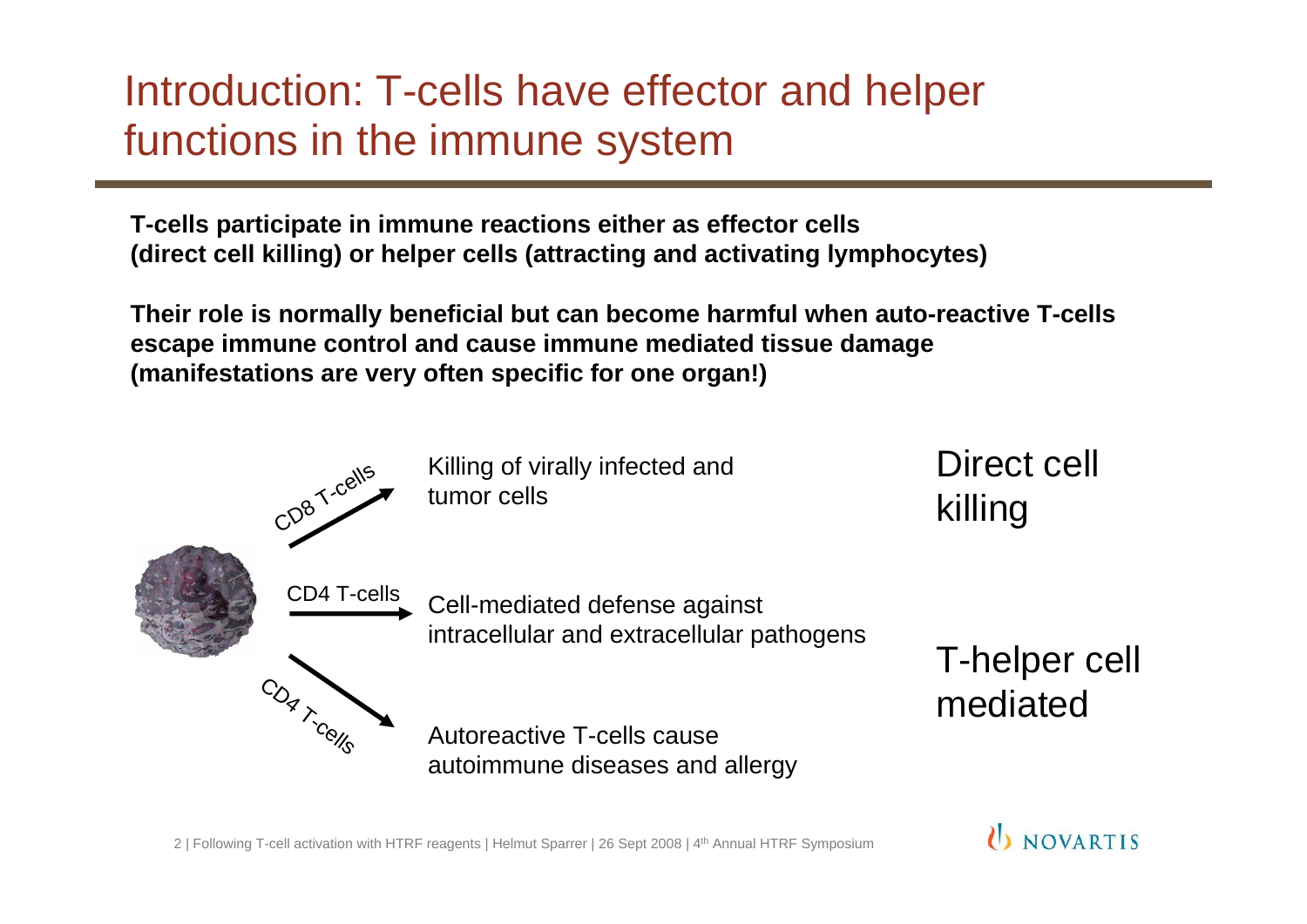### Interleukin-2 (IL-2) is a reporter for T-cell activation



**Signaling cascades downstream TCRlead to gene induction**



**IL-2**

**The human T-cell repertoire contains 1012 cells, which are composed of 108-9 different T-cell clones (only 103 to 104 T-cells per clone). Therefore, the first step after T-cell activation is clonal expansion.**

**Engagement of the T-cell Receptor CD3 (Signal 1) and the co-stimulatory molecule CD28 (Signal 2) is sufficient to induce limited clonal expansion of T-cells** *in vitro.*

**Extensive amplification of these T-cells and their differentiation into effector cells requires signals through the IL-2R (Signal 3) or other T-cell proliferation receptors like IL-15 etc.** 

**I** NOVARTIS

#### **Helper T-cells and memory T-cells**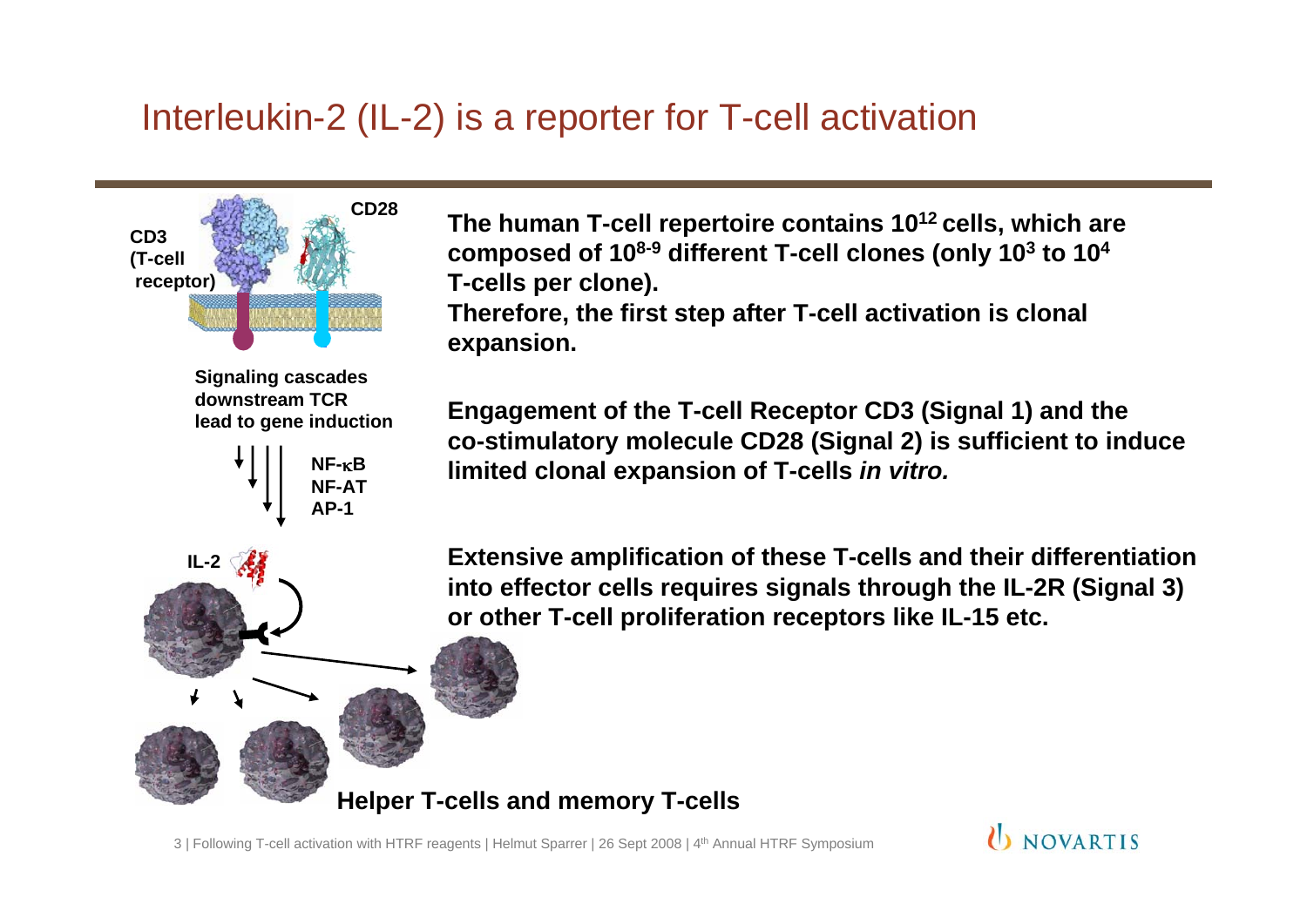### **Steps to measure T-cell activation in primary human CD4+ T-cells:**

- **Step1: Isolate CD4+ T-cell from whole blood by negative selection with a Miltenyi CD4+ T-cell Isolation kit II (#130-091-155) (remove CD8 T-cells,**  δ**/**γ **T-cells, B-cells, NK cells, dendritic cells, monocytes, granulocytes and erythroid cells).**
- **Step 2: Thereafter, 5\*104 T-cells/well were incubated with or without test compound on anti-CD3 and anti-CD28 coated wells for 24 hours to test IFN-**γ **in the supernatant, 48 hours for IL-2, respectively.**
- **Step3: Then, 10µl supernatant were analyzed by HTRF either with Cisbio interferon-**γ **kit (#62IFNPEB) or Cisbio interleukin-2 kit (#64IL2PEB) according to the Cisbio protocol.**

**After the indicated incubation time plates were measured in a Pherastar/RubyStar and values analyzed for the ratio 665/620.**

IN NOVARTIS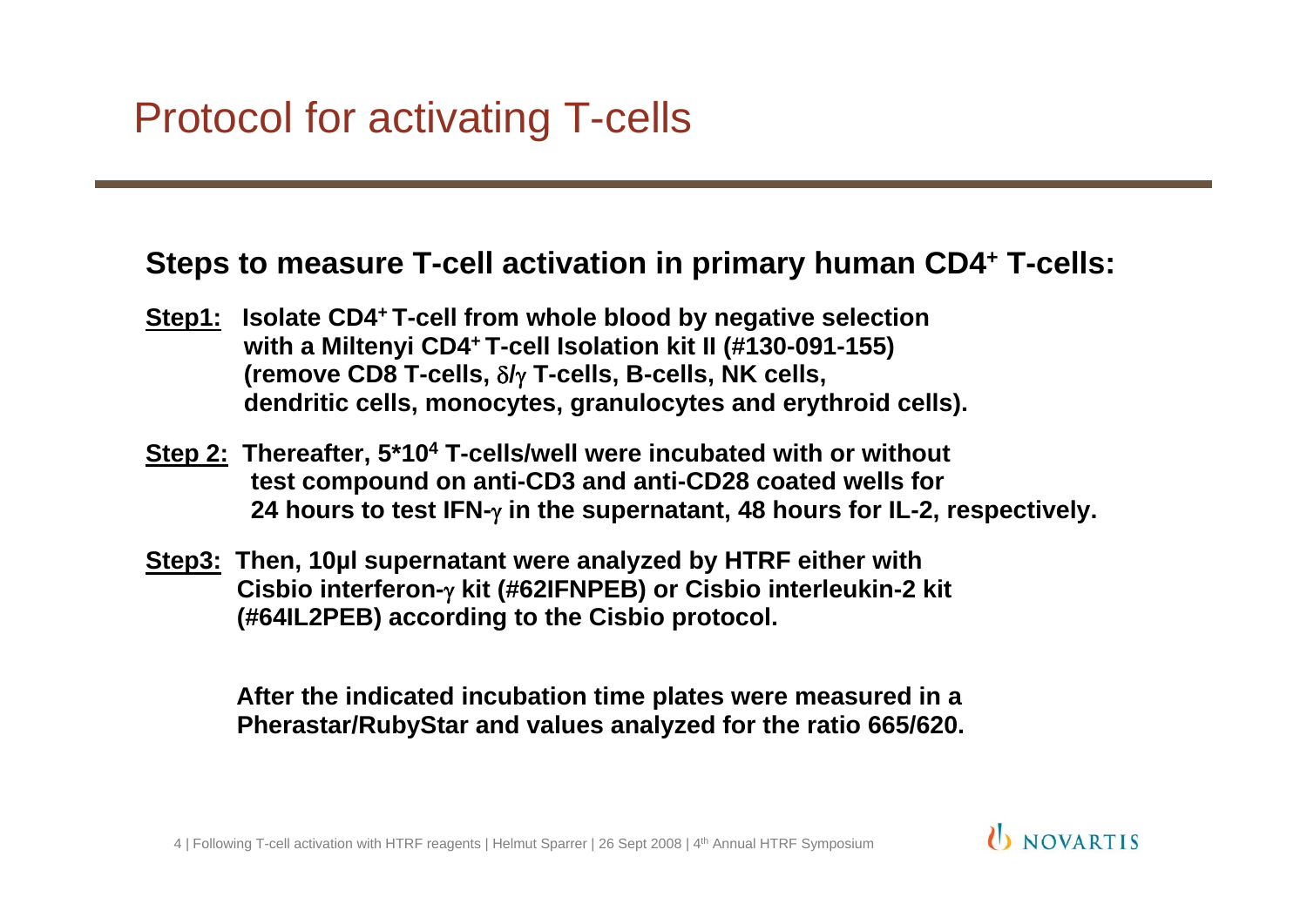## Activated primary human T-cell secrete IL-2 and IFN-γ after CD3/CD28 stimulation

**Cyclosporine is a strongly immunosuppressive drug used mainly in the treatment of transplant patients. It blocks T-cell activation and the secretion of IFN-**γ **and IL-2.**

**Both signature cytokines can be measured using the respective HTRF kits. IL-2 (IC<sub>50</sub> 18 nM) and interferon-**γ (IC<sub>50</sub> 23 nM) are inhibited with the expected IC<sub>50</sub> values **for cyclosporine.**

Both IC<sub>50</sub> values match T-cell proliferation measured with <sup>3</sup>H-thymidine (IC<sub>50</sub> 40 nM)



**Effect of cyclosporine on IL-2 secretion of human CD4+ T-cells stimulated with CD3/CD28** 

**Effect of cyclosporine on IFN-**γ **secretion of human CD4+ T-cells stimulated with CD3/CD28** 

<sup>5</sup> | Following T-cell activation with HTRF reagents | Helmut Sparrer | 26 Sept 2008 | 4th Annual HTRF Symposium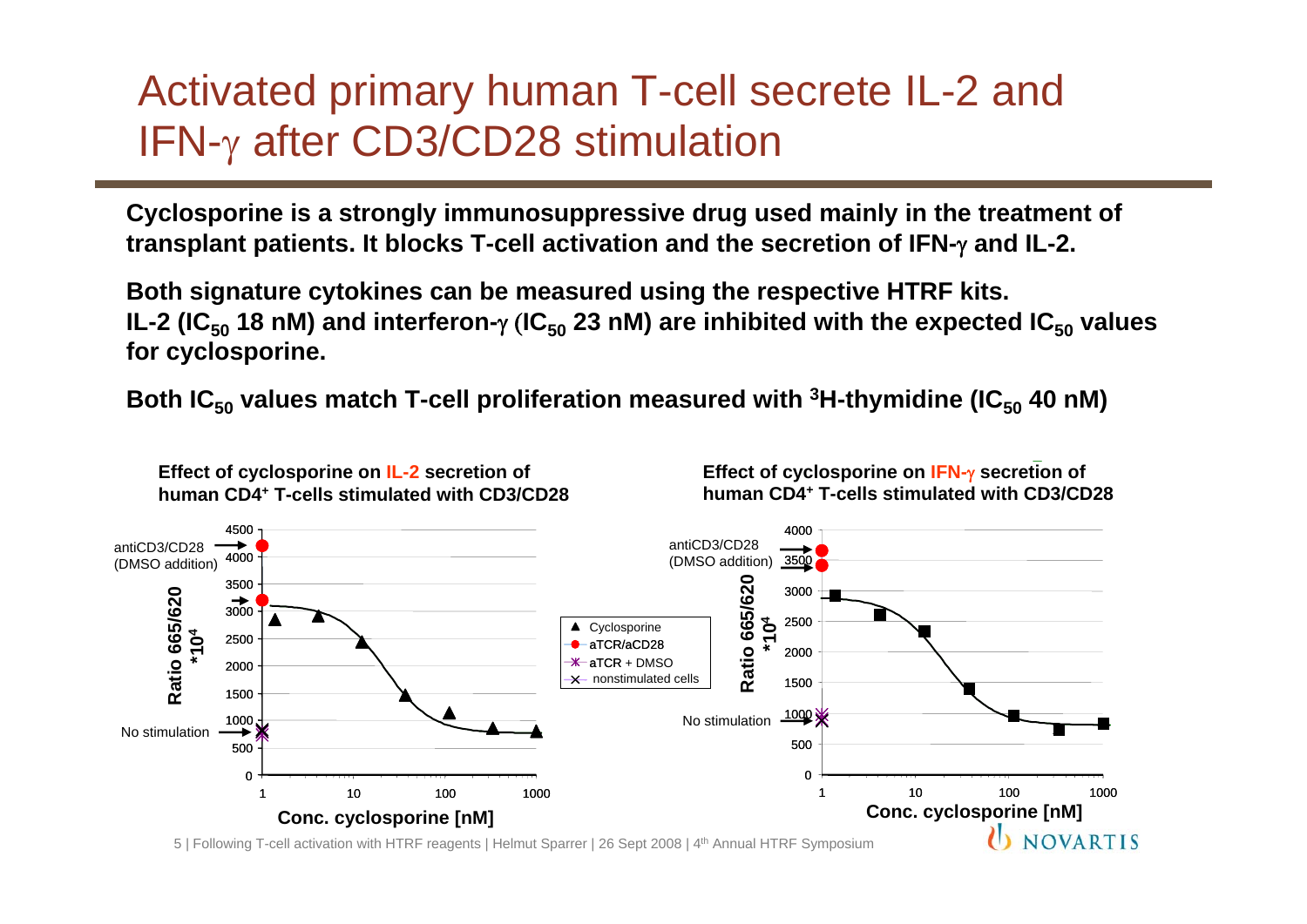## Sensitivity of HTRF assays for IL-2 and IFN- $\gamma$



**Both, the IL-2 and the interferon-**γ **assay have detection limits around 50 pg/ml and are therefore comparable to ELISA, which can detect lower than 10 pg/ml (not used in practice).**

**Note for making "good" standard curves:**

**Avoid diluting and freezing standard cytokine solutions in order to make dilution curves.**

**Always use a highly concentrated stock solution, preferably snap frozen in liquid nitrogen.**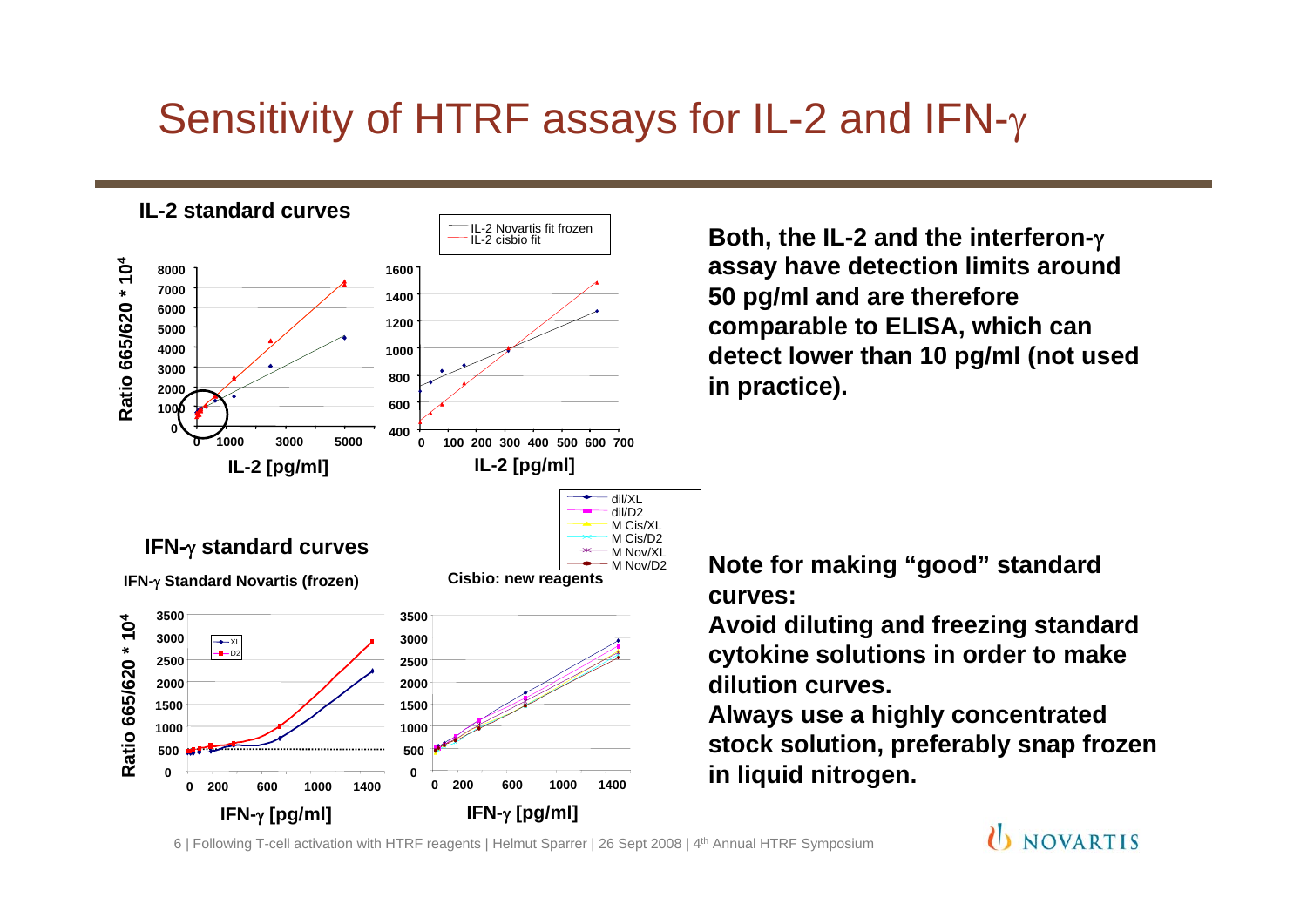### **The Cisbio IL-2 and IFN-**γ **kits are routinely used to assess:**

- **Secondary cellular assay for targets interfering with T-cell activation, e.g. kinase targets, ion channel targets, transcription factors and others.**
- **T-cell activation and proliferation, including toxicity.**
- **SiRNA screening for new targets in T-cell activation but also induction of anergy.**
- **Characterization of T helper cell lineages (Th1 versus Th17).**
- **Study other interferon-**γ **producing cell types.**

### **Comparison versus commercial ELISA kits:**

**- Sensitivity of IL-2 and IFN-**γ **is almost comparable to detection limits of ELISA (>40 pg/ml) for both kits.**

IN NOVARTIS

**- Kits are not sensitive to different cell culture media.**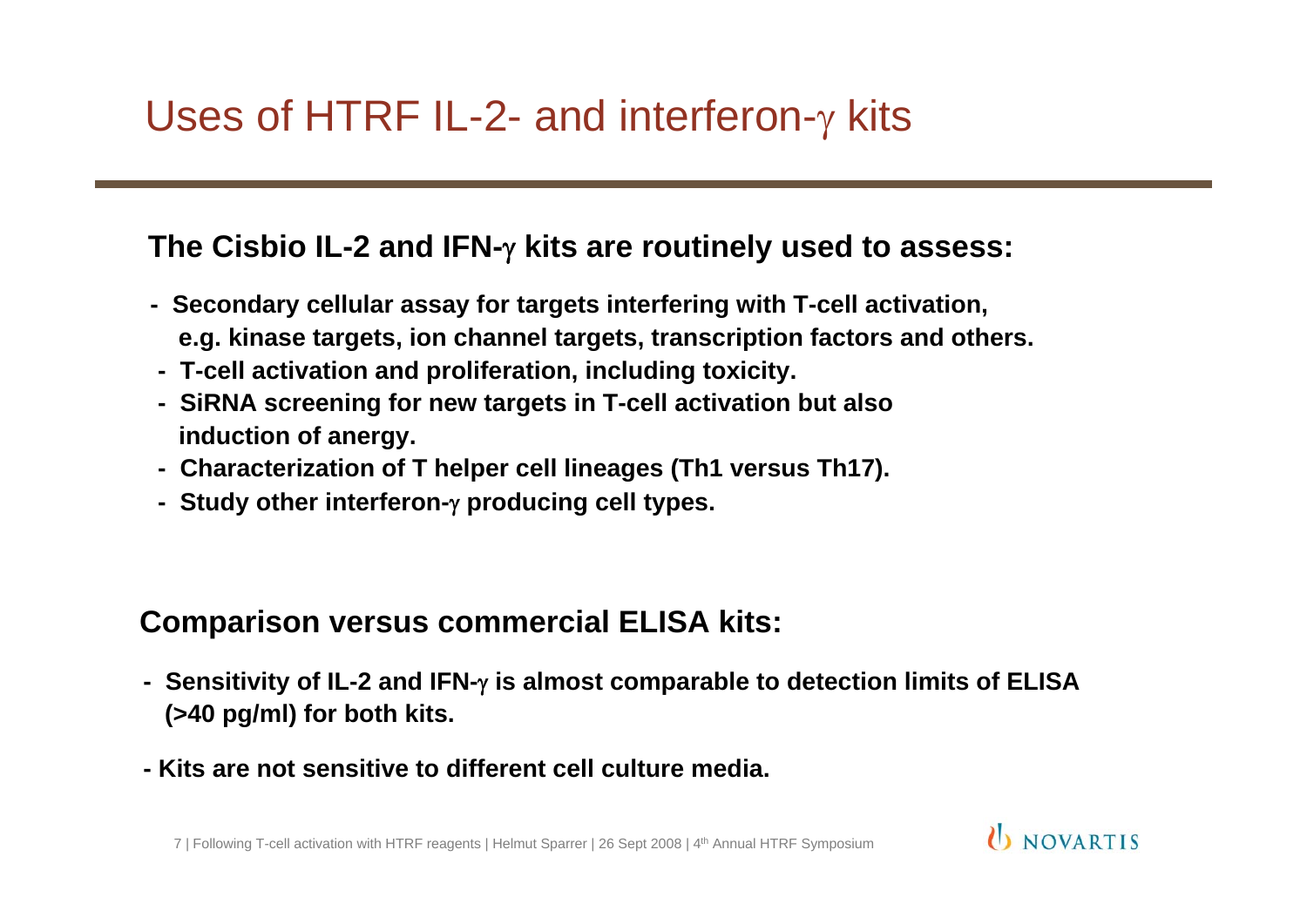## HTRF cytokine kits for T-cell lineage differentiation: The IL-17/ IFN- $\gamma$  kits

Four T helper cell lineages are currently known: Th1, Th2, Th17 and T<sub>reg</sub>

**In the short time since the discovery of the Th17 helper cell lineage, the Th17 subset has been implicated in numerous autoimmune and inflammatory conditions including arthritis (Nakae et al.,2003; Murphy et al. 2003), multiple sclerosis (Cua et al.,2003; Langrish et al., 2005), psoriasis (Zheng et al.,2007), and inflammatory bowel disease (Hue et al., 2006).**

**IL-17 has profound pro-inflammatory effects and induces tissue damage during the course of many autoimmune diseases. Increased levels of IL-17A have been observed in rheumatoid arthritis, multiple sclerosis, inflammatory bowel disease and psoriasis.**

**Therefore, Th-17 cells are of high therapeutic interest but the role of IL-17 in major human disease is currently much less well understood than that of TNF** α **or IFN-**γ**.**

**Comparative clinical trials of the efficacy of IL-17A blocking strategies versus IL-12/IL-23 are not yet available.** 

<sup>8</sup> | Following T-cell activation with HTRF reagents | Helmut Sparrer | 26 Sept 2008 | 4th Annual HTRF Symposium



<sup>-</sup> Cua et al., 2003 D.J. Cua, J. Sherlock, Y. Chen, C.A. Murphy, B. Joyce, B. Seymour, L. Lucian, W. To, S. Kwan and T. Churakova et al., Nature 421 (2003), pp. 744–748. - Hue S, Ahern P, Buonocore S, Kullberg MC, Cua DJ, McKenzie BS, Powrie F, Maloy KJ.Interleukin-23 drives innate and T cell-mediated intestinal inflammation. J Exp Med. 2006,

<sup>203(11):2473-83.</sup> 

<sup>-</sup> Langrish et al., 2005 C.L. Langrish, Y. Chen, W.M. Blumenschein, J. Mattson, B. Basham, J.D. Sedgwick, T. McClanahan, R.A. Kastelein and D.J. Cua, J. Exp. Med. 201 (2005), pp. 233–240.

<sup>-</sup> Murphy et al., 2003 C.A. Murphy, C.L. Langrish, Y. Chen, W. Blumenschein, T. McClanahan, R.A. Kastelein, J.D. Sedgwick and D.J. Cua, J. Exp. Med. 198 (2003), pp. 1951–1957.

<sup>-</sup> Nakae et al., 2003 S. Nakae, A. Nambu, K. Sudo and Y. Iwakura, J. Immunol. 171 (2003), pp. 6173–6177.

<sup>-</sup> Zheng et al., 2007 Y. Zheng, D.M. Danilenko, P. Valdez, I. Kasman, J. Eastham-Anderson, J. Wu and W. Ouyang, Nature 445 (2007), pp. 648–651.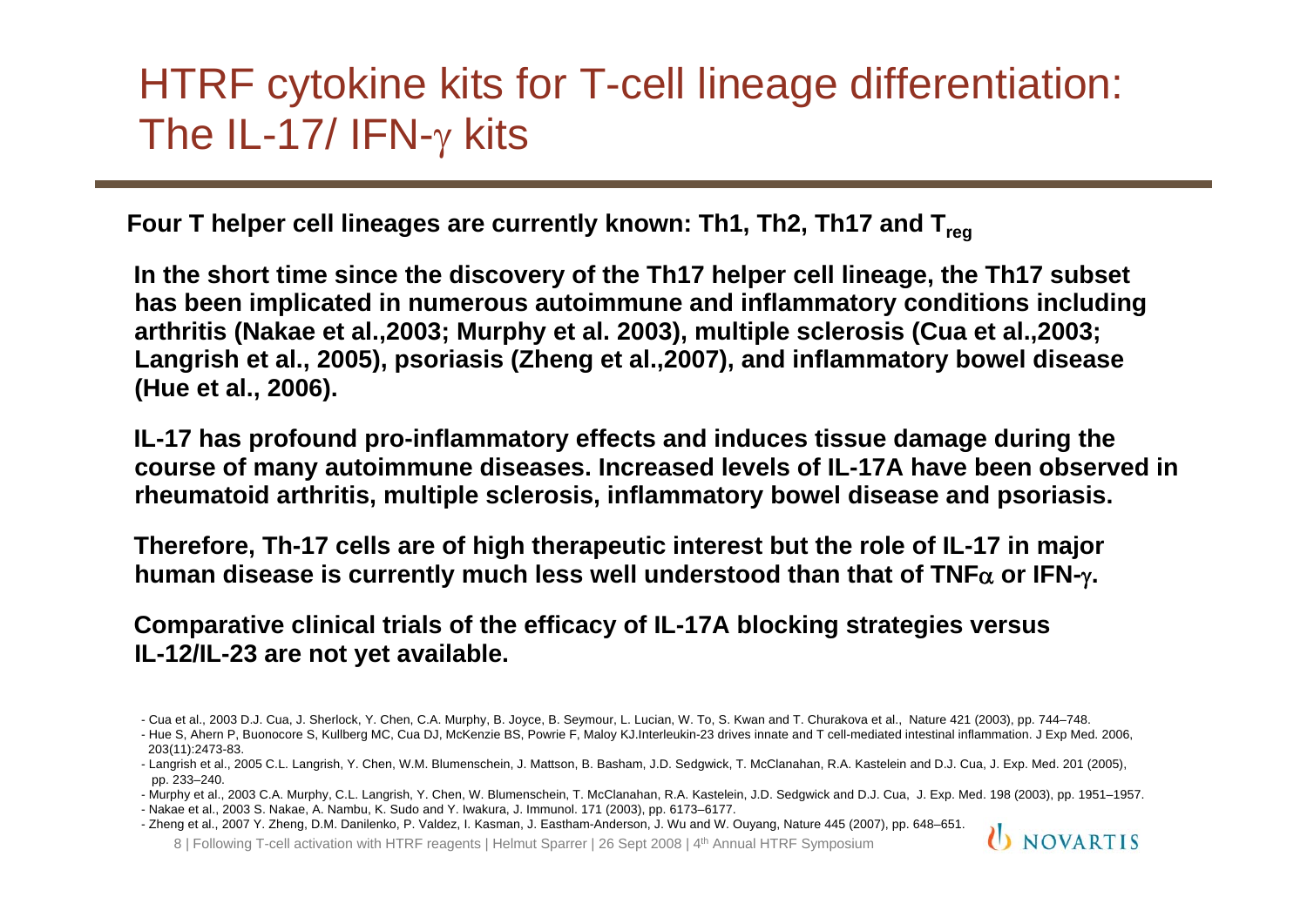## Four different T-cell lineages shape immune response and control overreaction



9 | Following T-cell activation with HTRF reagents | Helmut Sparrer | 26 Sept 2008 | 4th Annual HTRF Symposium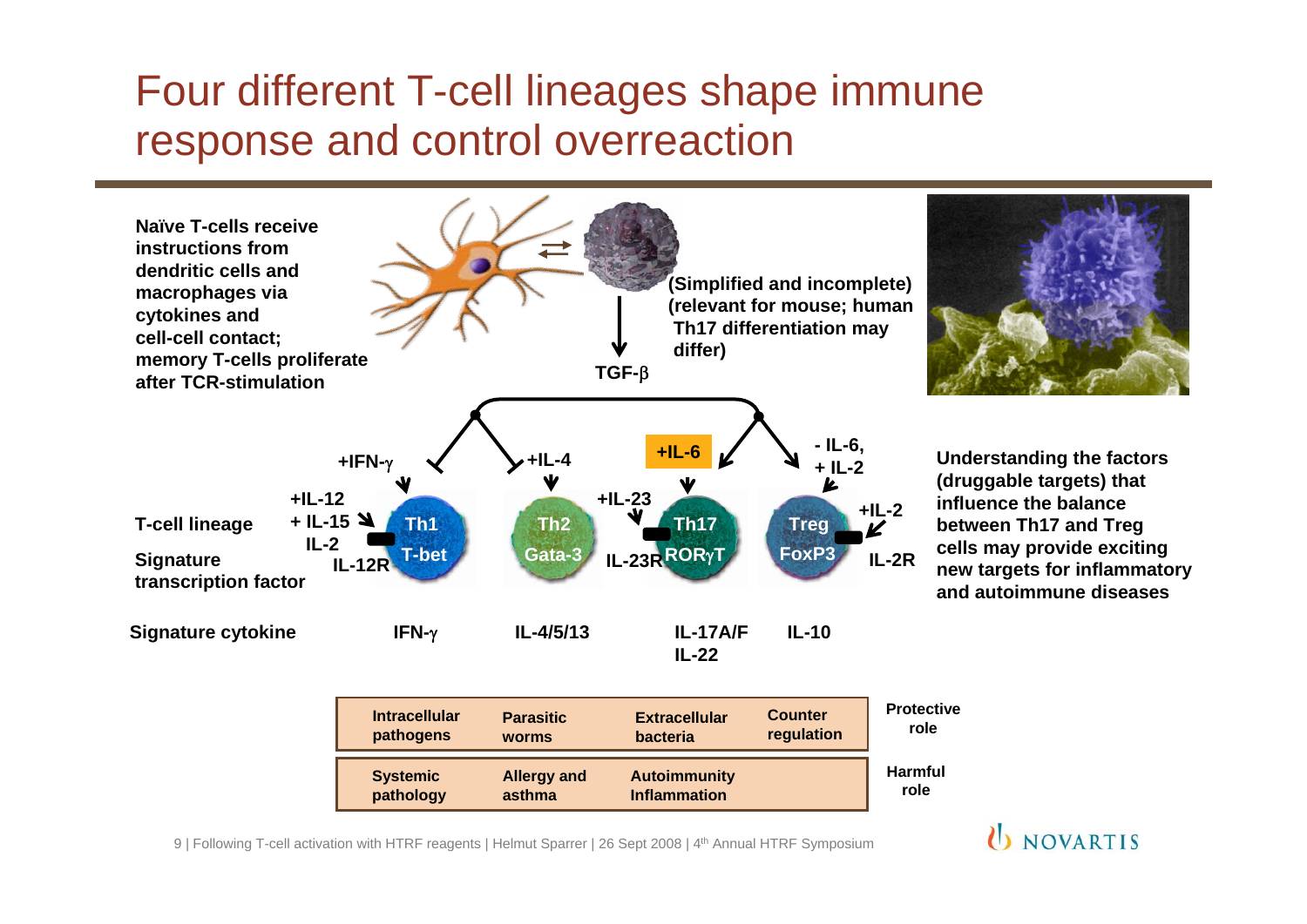**Comparing standard curves from commercial ELISA kits and HTRF show good sensitivity for the HTRF kit (~50 pg/ml).**

**Differentiated Th17 cells produce large quantities of IL-17A and IL-17F, that can be easily detected with the sensitivity of the kit. IL-17F not detected with HTRF.**

**HTRF standard curve is linear up to ~10 000 pg/ml.** 

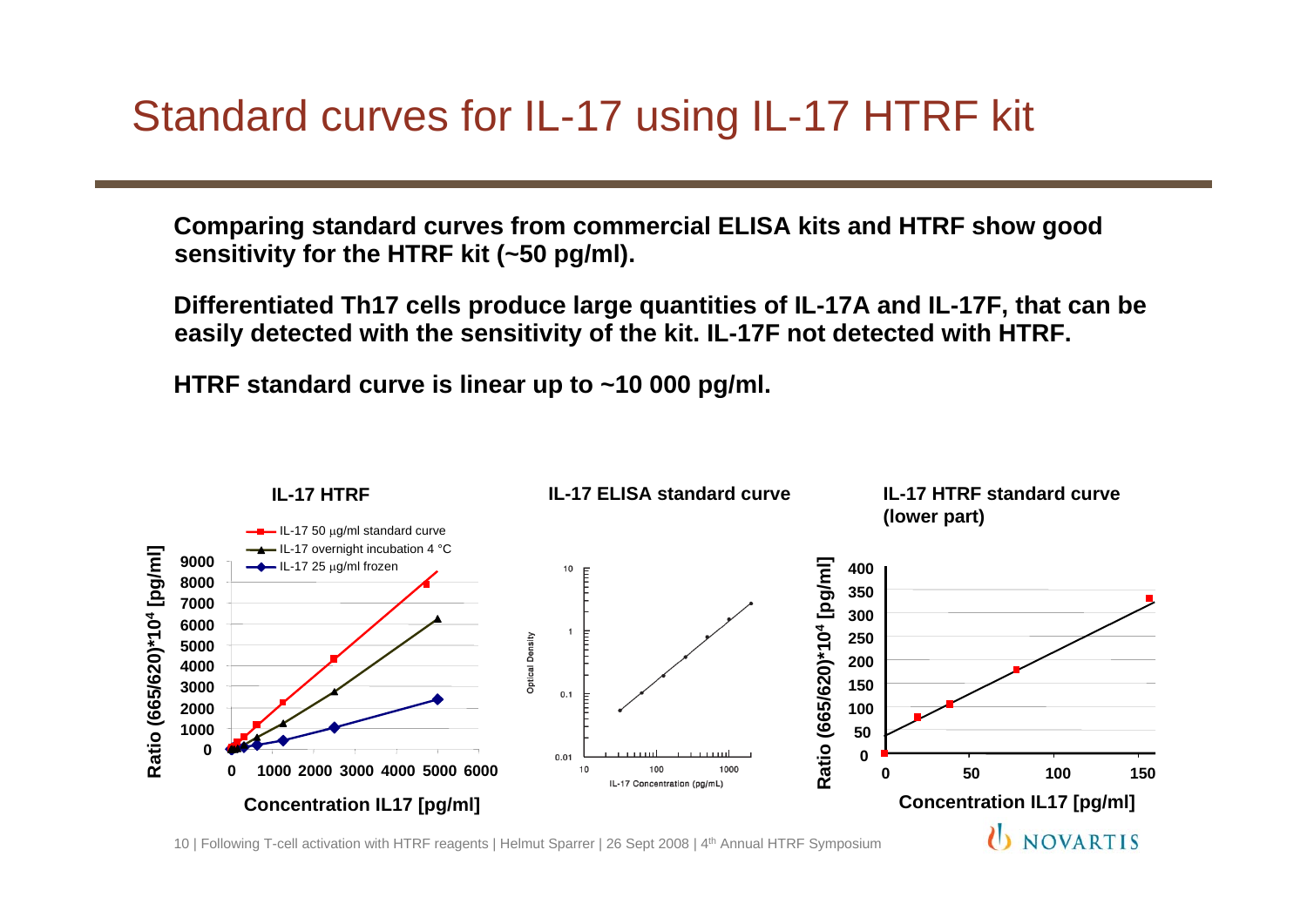## Measuring IL-17 from supernatant of IL-17 transfected 3T3 fibroblasts

**The goal of this experiment was to identify IL-17 producing clones from retrovirally transfected 3T3 fibroblasts.**

**3T3 mouse fibroblasts were retrovirally transfected with IL-17 GFP construct and GFP-expressing clones were screened for IL-17 production.**

**Measure of IL17 secretion in supernatant culture medium from 3T3 IL17#5 +/- C20A4# 6 Cells in medium**



#### **Result:**

**Il-17 concentrations in supernatant are almost identical in ELISA and HTRF.**

**Some optimization required (0.05-0.1% final conc.Tween80) to reduce background.**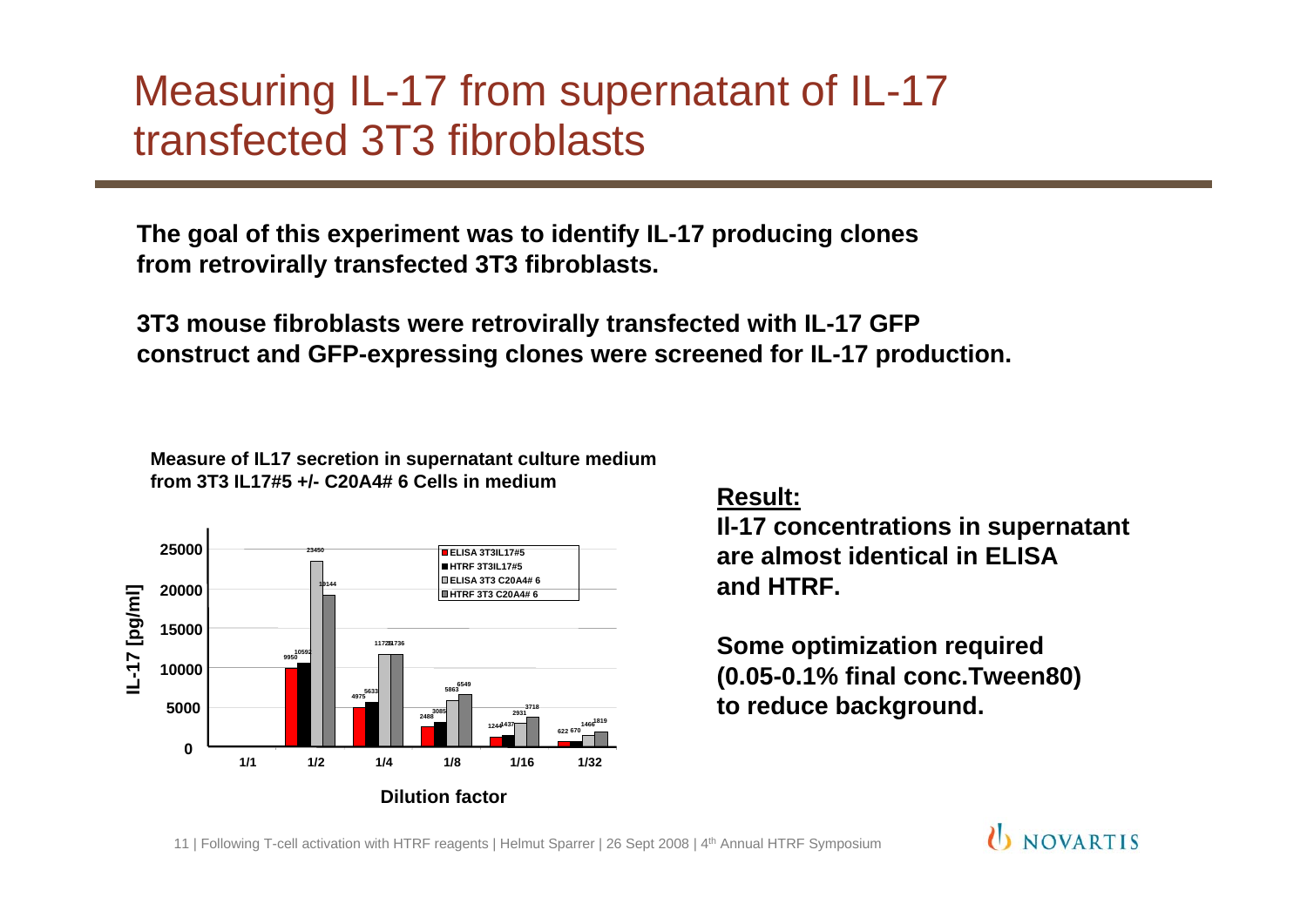## Measuring IL-17 in differentiated T-cell supernatants

### **Protocol for** *in vitro* **T-cell differentiation:**

**1) Isolate primary CD4 T-cells (Miltenyi kit) 2) Culture under differentiating environment (TGF-**β**, IL-1** β**, IL-6, antiIFN-**γ**, anti IL-4) (\*)**

**3) Activate T-cell to trigger signature cytokine 4) Readout IL-17/IFN-**γ **production**

(\*) after lineage commitment T-cell lineage are stable

**Measure of IL17 secretion in supernatant culture medium from differentiated T-Cells.**



#### **Result:**

**Il-17 concentrations in supernatant have good correlation between ELISA and HTRF.**

**Working dilution recommended to be in 100-5000 pg/ml range.**

**Some optimization required to suppress background. (0.05% final conc.Tween80).**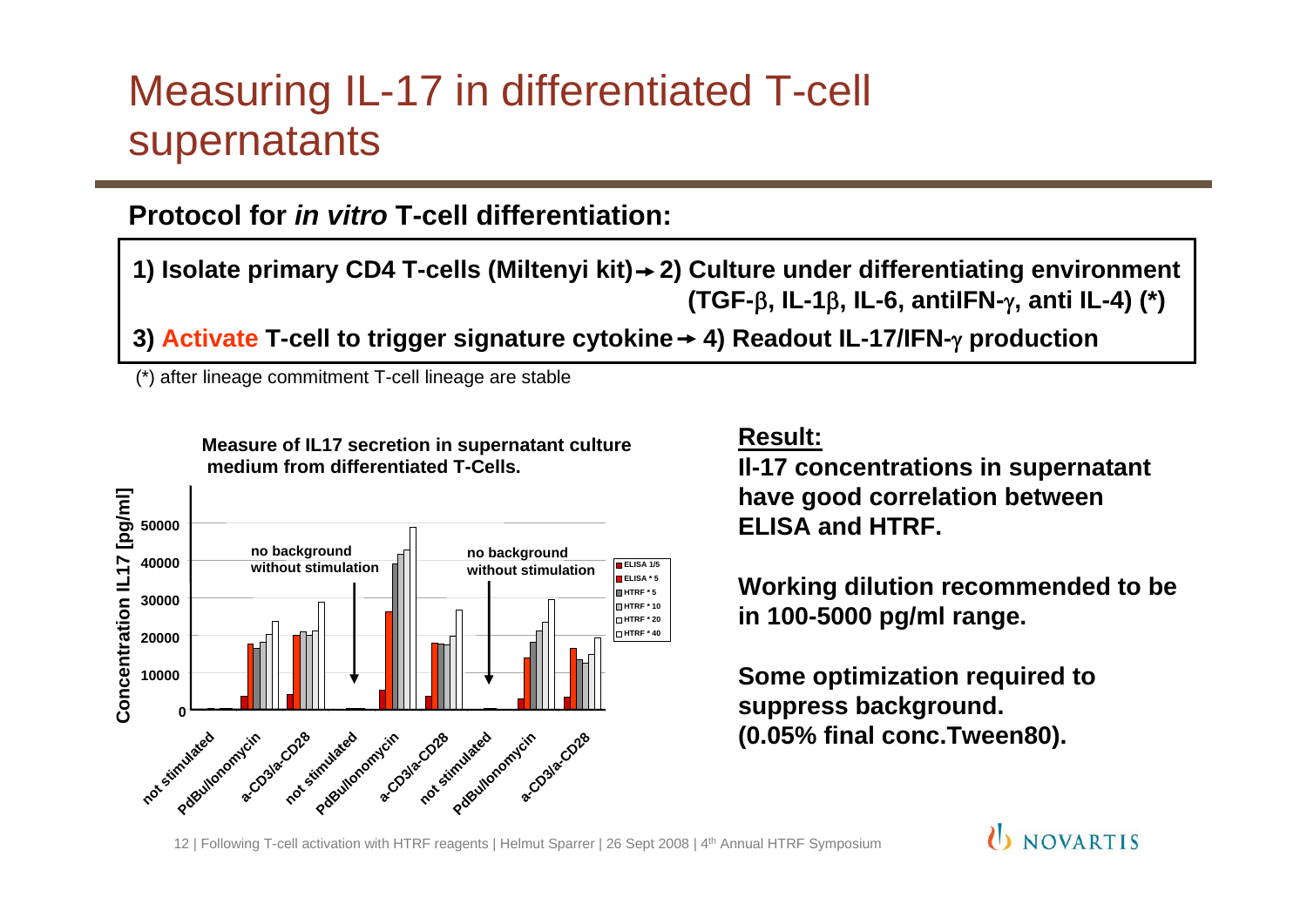# Uses of HTRF IL-17- and interferon- $\gamma$  kits

#### **1) Tracking Th17 differentiation and balance between Th17 and iTregs**

Basic protocols for *in vitro* Th17 differentiation have been worked out (TGF-β,IL-6 plus anti IL-4/IFN- $\gamma$  in mice, in humans IL-1β and IL-21 seem to play a major role). Currently, IL-6 seems to be a key factor that favors Th17 versus iTregs. Nevertheless, many factors relevant *in vivo* are probably not yet identified: Especially membrane bound proteins sitting on antigen presenting cells and instructing T-cell differentiation or costimulatory pathways in T-cells exist.

#### **2) Screening for pathways that lead to IL-17 secretion and limiting the effector function of Th17**

The signaling events that lead to IL-17 production are controlled by the orphan transcription factor ROR $\gamma$ t and ROR $\alpha$  but detailed pathways are not yet available.



Complicated dependencies between signaling pathways have been described in the literature but not yet worked out systematically.

High throughput screening assays required to find druggable nodes?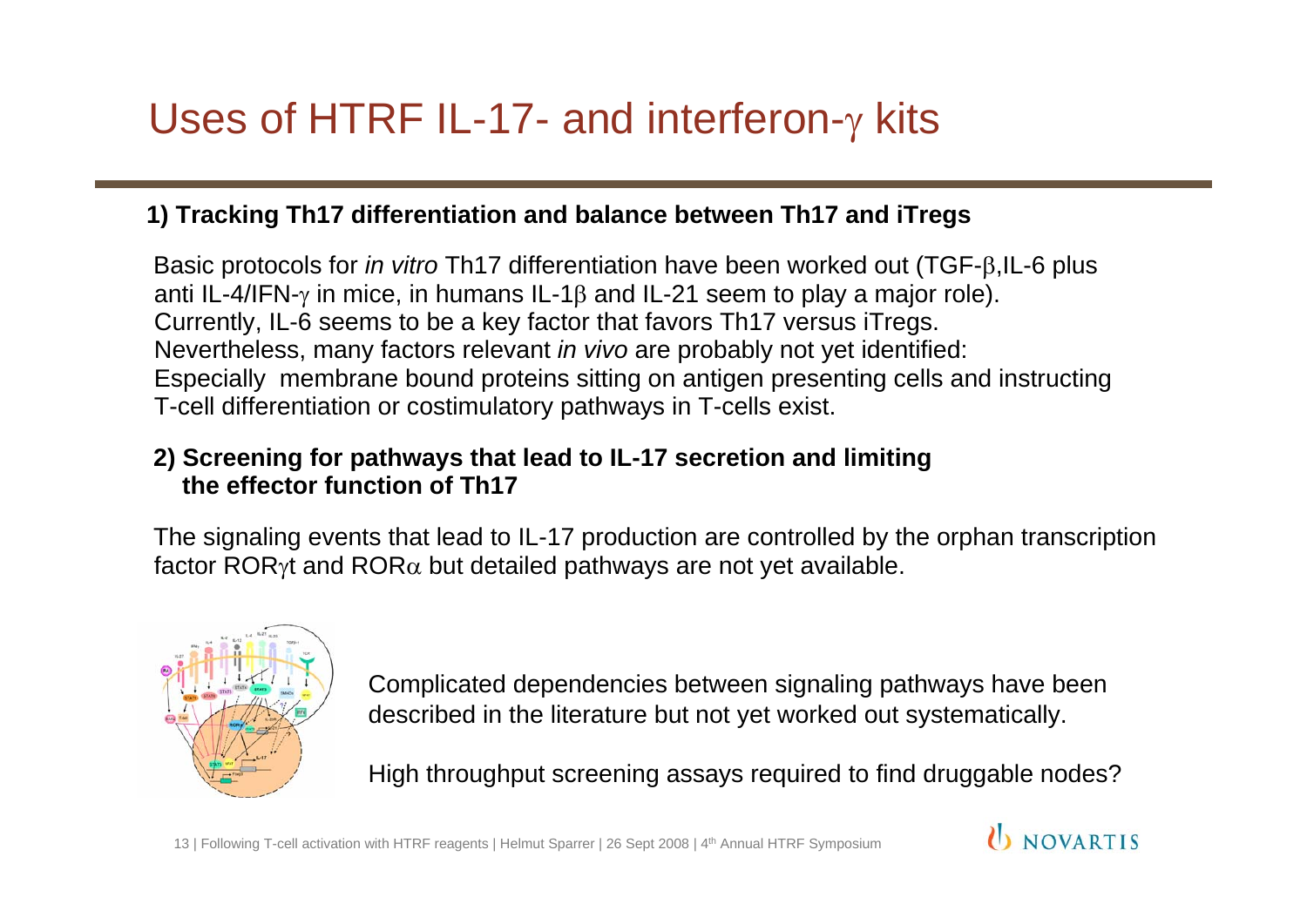

- **The IL-2, IFN-**γ and IL-17 kits are well suited to replace conventional ELISA **kits for cytokine detection.**
- **Sensitivity of HTRF kits is quite close to ELISA and sufficient to allow assay design to be adapted to fit well into the standard curve.**
- П **Nevertheless, all cytokine detection kits are "black box" cellular screens; smart immunological assay designs have to be set up to do target identification.**

IN NOVARTIS

E **We also use TNF** <sup>α</sup>**, IL-1** β**, IL-8 and IL-6 kits from Cisbio to measure proinflammatory cytokines from supernatants besides T-cell specific cytokines.**